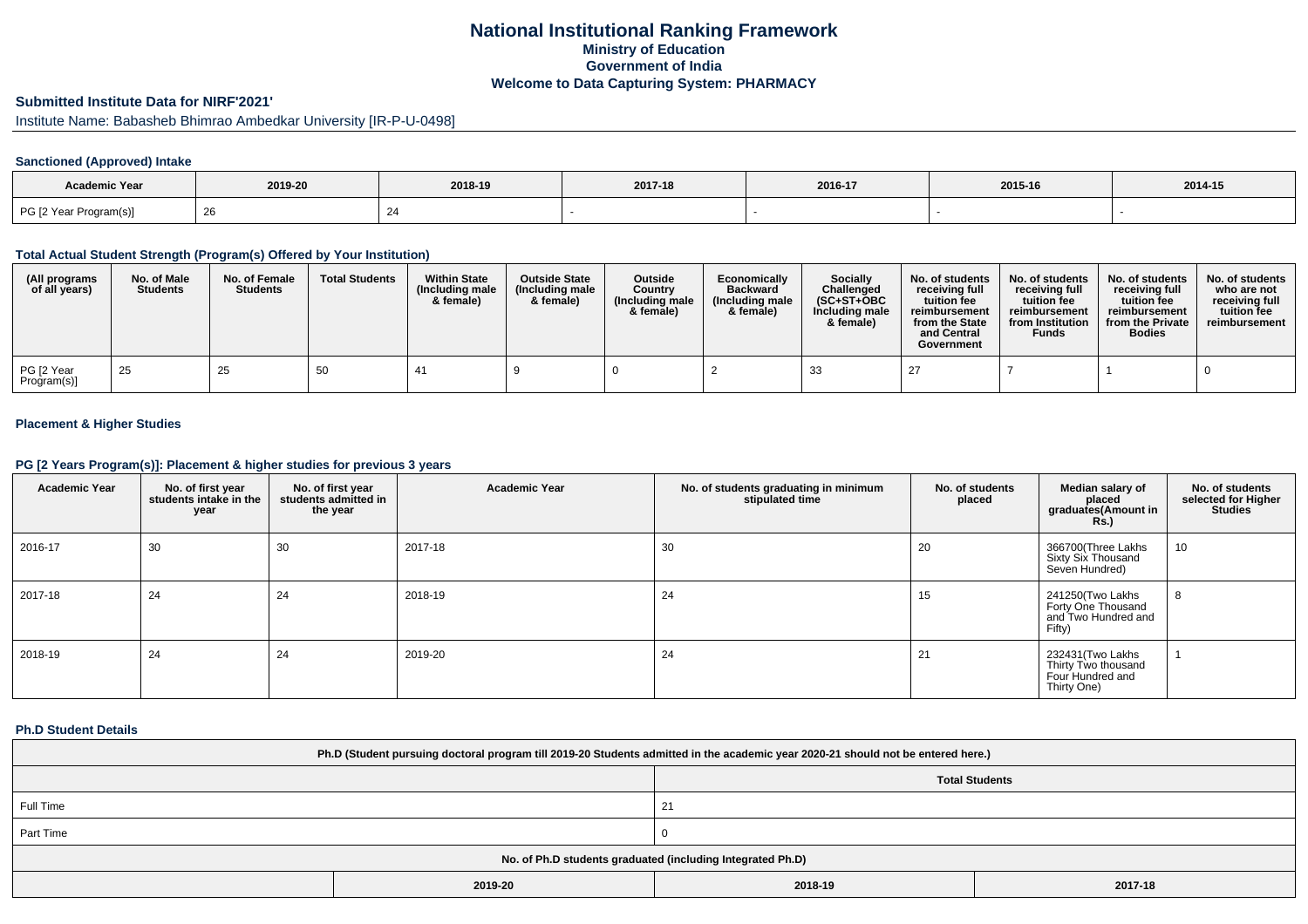| Full Time |  |  |
|-----------|--|--|
| Part Time |  |  |

### **Financial Resources: Utilised Amount for the Capital expenditure for previous 3 years**

| <b>Academic Year</b>                                                                                 | 2019-20                                                                           | 2018-19                                                                   | 2017-18                                                                         |  |  |
|------------------------------------------------------------------------------------------------------|-----------------------------------------------------------------------------------|---------------------------------------------------------------------------|---------------------------------------------------------------------------------|--|--|
|                                                                                                      | <b>Utilised Amount</b>                                                            | <b>Utilised Amount</b>                                                    | <b>Utilised Amount</b>                                                          |  |  |
| Annual Capital Expenditure on Academic Activities and Resources (excluding expenditure on buildings) |                                                                                   |                                                                           |                                                                                 |  |  |
| Library                                                                                              | 2582600 (Twenty Five lakhs eighty two thousand six hundred)                       | 2640800 (Twenty six Lakhs forty thousand eight hundred)                   | 2496200 (Twenty four lakhs ninety six thousand two hundred)                     |  |  |
| New Equipment for Laboratories                                                                       | 12554920 (One Crore twenty five lakhs fifty four thousand nine<br>hundred twenty) | 21287600 (Two Crore twelve Lakhs eighty Seven thousand six<br>hundreds)   | 17812580 (One Crore seventy Eight Lakhs twelve thousand<br>five hundred eighty) |  |  |
| Other expenditure on creation of Capital Assets (excluding<br>expenditure on Land and Building)      | 2886900 (Twenty Eight lakhs Eighty six thousands nine<br>hundred)                 | 3872520 (Thirty Eight lakhs Seventy two thousands Five<br>hundred twenty) | 3552800 (Thirty Five Lakhs Fifty Two thousands eight Hundred                    |  |  |

## **Financial Resources: Utilised Amount for the Operational expenditure for previous 3 years**

| Academic Year                                                                                                                                                                                   | 2019-20                                                                        | 2018-19                                                                                   | 2017-18                                                                                    |  |  |
|-------------------------------------------------------------------------------------------------------------------------------------------------------------------------------------------------|--------------------------------------------------------------------------------|-------------------------------------------------------------------------------------------|--------------------------------------------------------------------------------------------|--|--|
|                                                                                                                                                                                                 | <b>Utilised Amount</b>                                                         | <b>Utilised Amount</b>                                                                    | <b>Utilised Amount</b>                                                                     |  |  |
| <b>Annual Operational Expenditure</b>                                                                                                                                                           |                                                                                |                                                                                           |                                                                                            |  |  |
| Salaries (Teaching and Non Teaching staff)                                                                                                                                                      | 21077711 (Two Crore Ten Lakhs Seventy Seven Thousand<br>Seven Hundred Eleven)  | 17787308 (One Crore Seventy seven Lakhs Eighty Seven<br>Thousand Three Hundred and Eight) | 13737251 (One Crore thirty Seven Lakhs Thirty Seven<br>Thousand Two Hundred and Fifty One) |  |  |
| Maintenance of Academic Infrastructure or consumables and<br>other running expenditures (excluding maintenance of hostels<br>and allied services, rent of the building, depreciation cost, etc) | 1 1988178 (Nineteen Lakhs Eighty Eight thousand One Hundred<br>Seventy Eight ) | 1852224 (Eighteen Lakhs Fifty Two Thousand Two Hundred<br>Twenty Four                     | 2930839 (Twenty Nine Lakhs Thirty Thousand Eight Hundred<br>Thirty Nine)                   |  |  |
| Seminars/Conferences/Workshops                                                                                                                                                                  | 386580 (Three Lakhs Eighty Six Thousand Five hundred<br>Eighty Only)           | 446566 (Four Lakh Forty Six Thousand Five Hundred Sixty<br>Six)                           | 587325 (Five Lakhs Eighty Seven Thousand Three Hundred<br>and Twenty Five)                 |  |  |

**IPR**

| Calendar year            | 2019 | 2018 | 2017 |
|--------------------------|------|------|------|
| No. of Patents Published |      |      |      |
| No. of Patents Granted   |      |      |      |

# **Sponsored Research Details**

| <b>Financial Year</b>                    | 2019-20                                                             | 2018-19                            | 2017-18 |
|------------------------------------------|---------------------------------------------------------------------|------------------------------------|---------|
| Total no. of Sponsored Projects          |                                                                     |                                    |         |
| Total no. of Funding Agencies            |                                                                     |                                    |         |
| Total Amount Received (Amount in Rupees) | 11152507                                                            | 7520000                            |         |
| Amount Received in Words                 | One Crore Eleven Lakhs Fifty Two Thousand Five Hundred<br>and Seven | Seventy Five Lakhs Twenty Thousand | Zero    |

## **Consultancy Project Details**

| naial Vaar<br>-inancial<br>. | the contract of the contract of the<br>2019-20 | 2018-19 | 2017-18 |
|------------------------------|------------------------------------------------|---------|---------|
|                              |                                                |         |         |